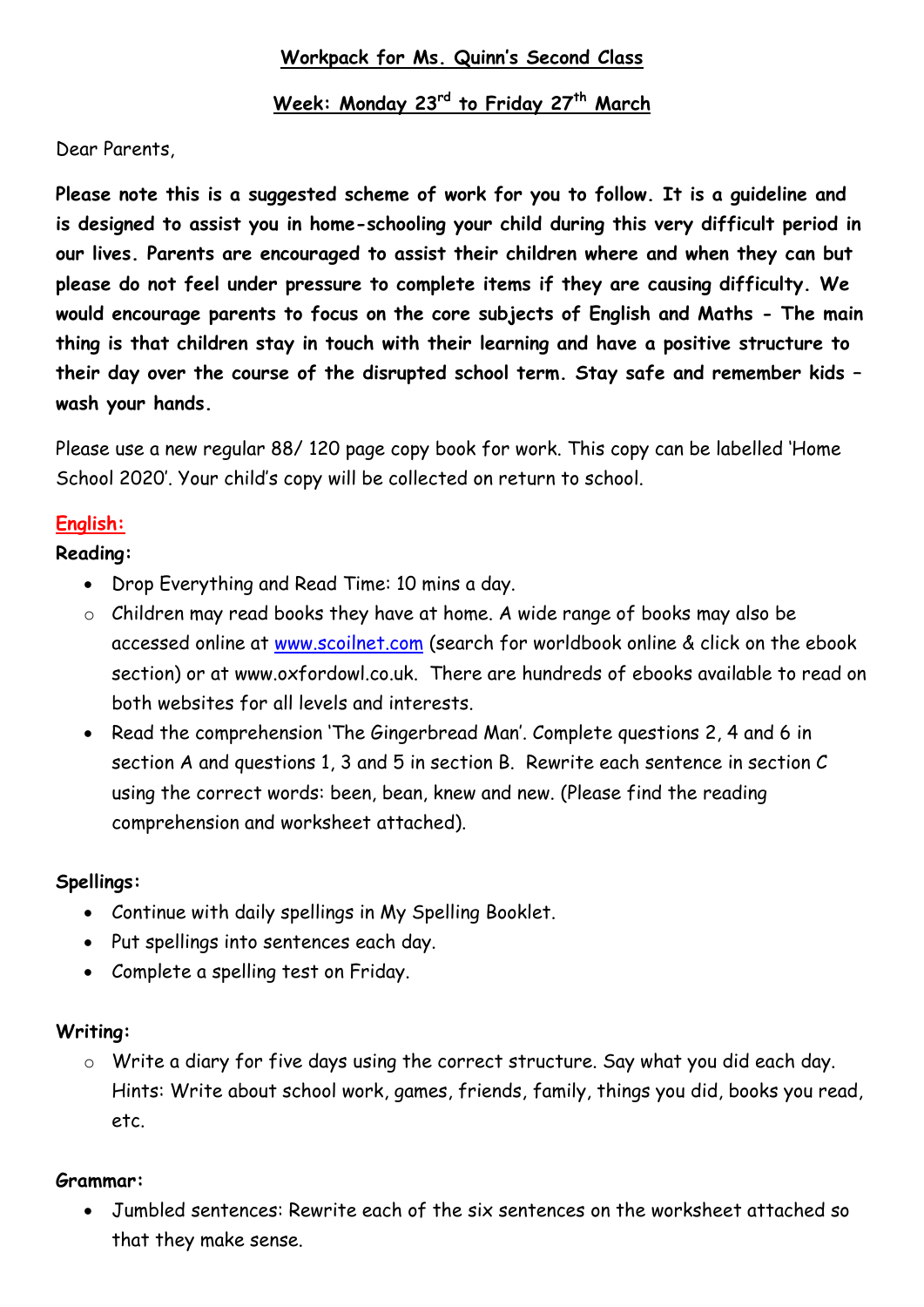#### **Phonics:**

- Identify words that contain the silent w.
- Ring the words that contain the silent w in section A of the worksheet attached.
- Write the correct word for each sentence in section B of the worksheet attached.

#### **Maths:**

- Busy at Maths: Pages 43 + 44.
- Sports Block Diagram (worksheet attached).
	- o Colour a box for each item that you find.
	- o Create six tricky questions that you could ask someone based on the pictogram i.e. How many more pupils are there playing basketball than pupils swimming?
- Tables: 6 6, 7 6, 8 6, 9 6, 10 6, 11 6, 12 6.
- Complete some fun maths activities on [www.topmarks.co.uk:](http://www.topmarks.co.uk/)
	- o Daily 10 Pictograph Game.
	- o Daily 10 Level 2 Addition
	- o Three One Digit Numbers
	- o Two Digit Numbers
	- o Two Digit Numbers with Carrying
	- o Missing Numbers: Two Digit Numbers

\* Please encourage your children to complete sums of addition using the strategy that we use in class  $*$  i.e.

> 21 + 49

o Daily 10 – Level 2 – Digit Values

\* Please set the question interval to the setting of manual to allow your child the necessary time to complete the question \*

### **Gaeilge:**

- Revise Poems: 'An Domhán Alla' agus 'Sa Phictiúrlann'.
- Read the conversation on page 98 of Abair Liom daily.
- Revise the vocabulary on pages 96 -97 of Abair Liom daily.

### **Science:**

 Read and examine the PowerPoint presentation 'Sunflower Life Cycle' (This PowerPoint presentation can be downloaded on www.Twinkl.ie. Apologies that I am unable to send it on as an attachment, but it will not allow me to do so. However, membership is free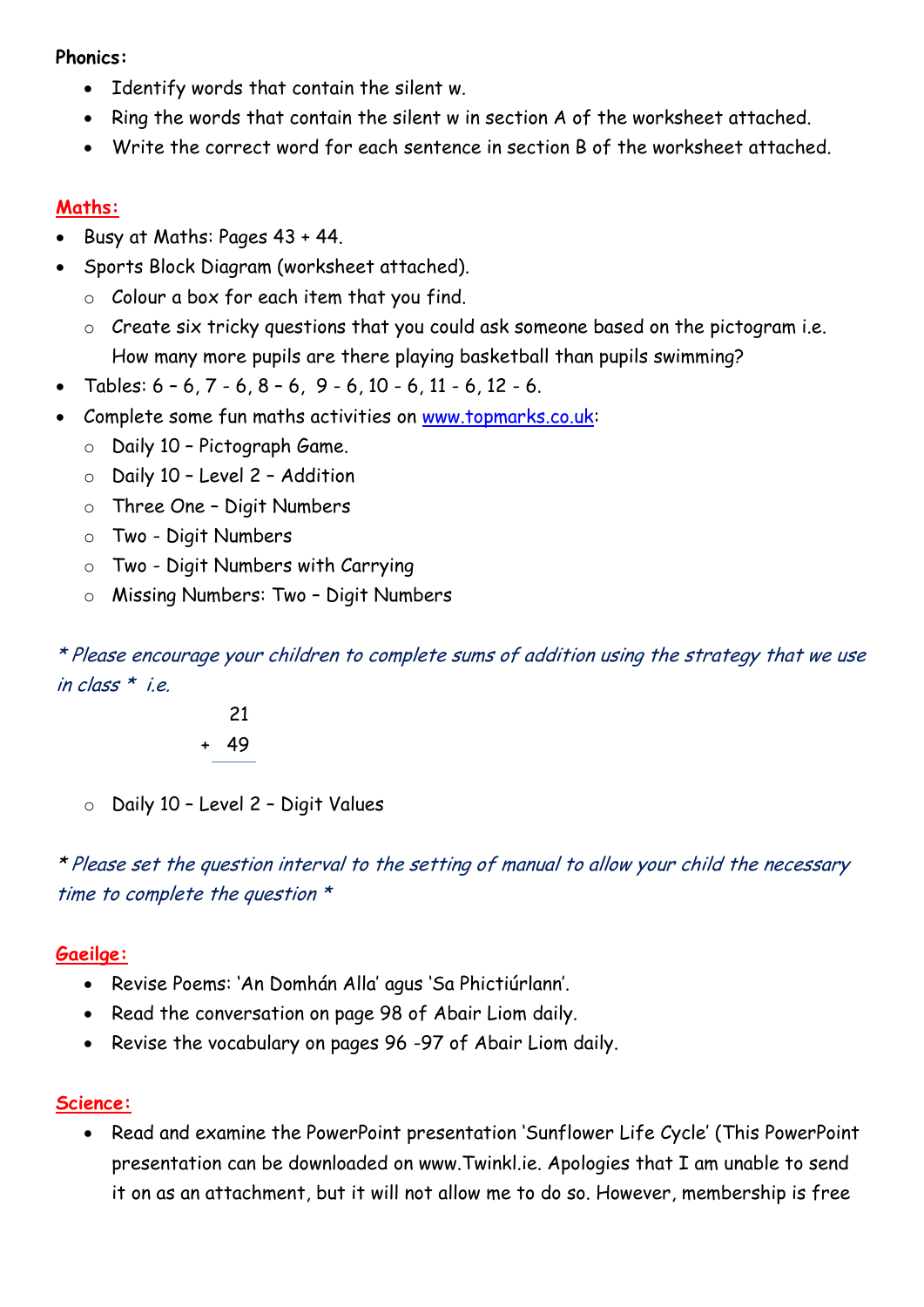of charge for parents due to the current situation. Please note parental support will also be necessary in the delivery of this PowerPoint presentation).

Complete the worksheet 'Plants Need…' (Please find attached).

# **Art:**

- Draw the stages in the lifecycle of a sunflower using the images in the PowerPoint presentation outlined above.
- Write a sentence under each image to describe each stage of the lifecycle of the sunflower. Please use the following words in the descriptions: seed, shoot, leaves, bud and sunflower.

# **PE:**

- Go for a walk or a cycle everyday if you can. Spend at least 30 minutes per day in the fresh air.
- Use Gonoodle and pick one dance to do every day.

# **Religion:**

 Please revise all prayers learned to date (Penitential Act, Gloria, Our Father, Apostles' Creed and Act of Sorrow). Please learn Prayer for Forgiveness and Prayer after Forgiveness (Both prayers are on the leaflet that was given to each child last Thursday).

# **Other**

- Help your parents at home.
- Help your brothers/sisters.
- Ring and check in on a family member/ neighbour/older person who may like a chat.
- Play board games, draw pictures, build a den, make a treasure hunt, plant some seeds or do something that makes you happy.

# **Educational Websites for Revision:**

**For all classes:**  [www.scoilnet.com](http://www.scoilnet.com/) [www.primaryresources.co.uk](http://www.primaryresources.co.uk/) **<http://www.twinkl.ie/offer>** (IRLTWINKLHELPS for a free months subscriptions) [www.topmarks.co.uk](http://www.topmarks.co.uk/) [www.mathletics.com](http://www.mathletics.com/) (Free trial for home users) [www.mathplayground.com](http://www.mathplayground.com/) [www.oxfordowl.co.uk](http://www.oxfordowl.co.uk/) [www.storylineonline.com](http://www.storylineonline.com/)